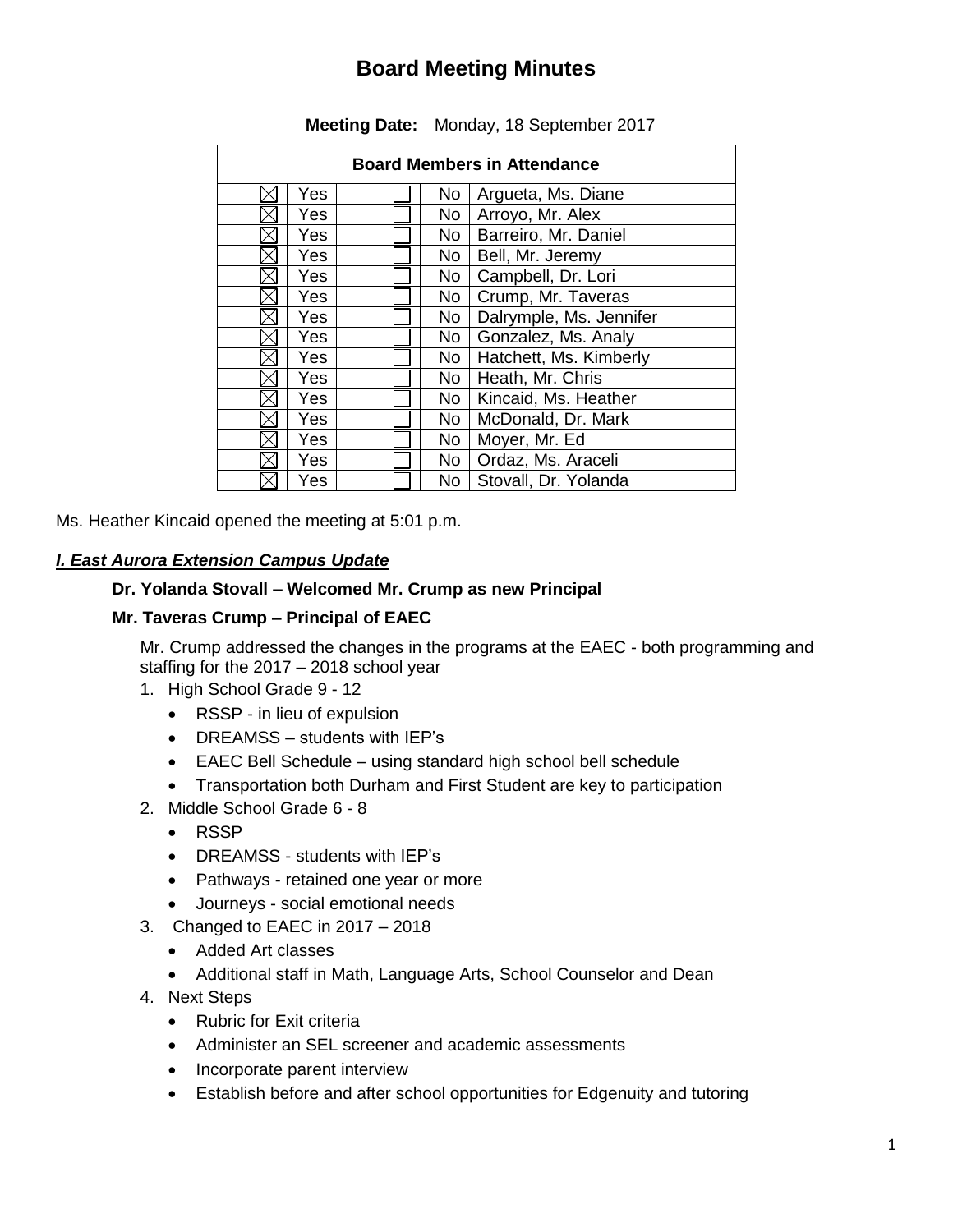# **Dr. Yolanda Stovall - Secondary**

Description/Criteria

- Students to master skills that they did not master during the school year
- Students to recover credits due to failures in classes needed for graduation

Duration of Program

- Monday Thursday as well as two (2) Fridays per month
- **Beginning June**  $7<sup>th</sup>$  **and ending July 28<sup>th</sup>**
- Night School was two (2) days a week (June and July)

| <b>Total Students</b> | Courses<br>Offered | Attendance Rate | <b>Completion Rate</b> | Summer<br>Graduates |
|-----------------------|--------------------|-----------------|------------------------|---------------------|
| 930                   | 70                 | 89.3%           | 83%                    |                     |

Feedback

- Program more organized than previous year
- Student placement more accurate than previous year
- Students liked multiple course options and times

Program 1 – Middle School – Skill Building

- Current grade-level key skills
- Previewed skill for next grade
- Focus on reading, writing and mathematics
	- $\checkmark$  Learned through direct instruction
	- $\checkmark$  Use of technology
	- $\checkmark$  Educational games
	- $\checkmark$  Flexible grouping
- Selection was based on
	- $\checkmark$  STAR 360 Reading/Mathematics scores
	- $\checkmark$  Teacher recommendations

Duration of Program

- Monday Thursday
- **Beginning June 14th and ending July 20th**
- Scheduled at all three middle schools (Cowherd, Simmons and Waldo)

Program 2 – Middle School - Mandatory

- Master grade-level key skills not comprehended during the year
- Must successfully complete summer school for promotion

• Selection was based on students failed four or more classes

**Successes** 

- Grades checked daily
- Smaller classes provided more individual attention
- Social Worker could move through classes and do home visits

| <b>School</b>  | <b>Students</b> | <b>Attendance</b><br><b>Rates</b> | <b>Success Rates</b> | <b>Comments</b>     |
|----------------|-----------------|-----------------------------------|----------------------|---------------------|
|                |                 |                                   |                      | 42 students dropped |
| Cowherd        | 122             | 92.5%                             | 95.7%                | 2 students retained |
|                |                 |                                   |                      | 16 students dropped |
| <b>Simmons</b> | 117             | 95.2%                             | 95.3%                | 2 students retained |
|                |                 |                                   |                      | 22 students dropped |
| Waldo          | 70              | 94.2%                             | 92.5%                | 2 students retained |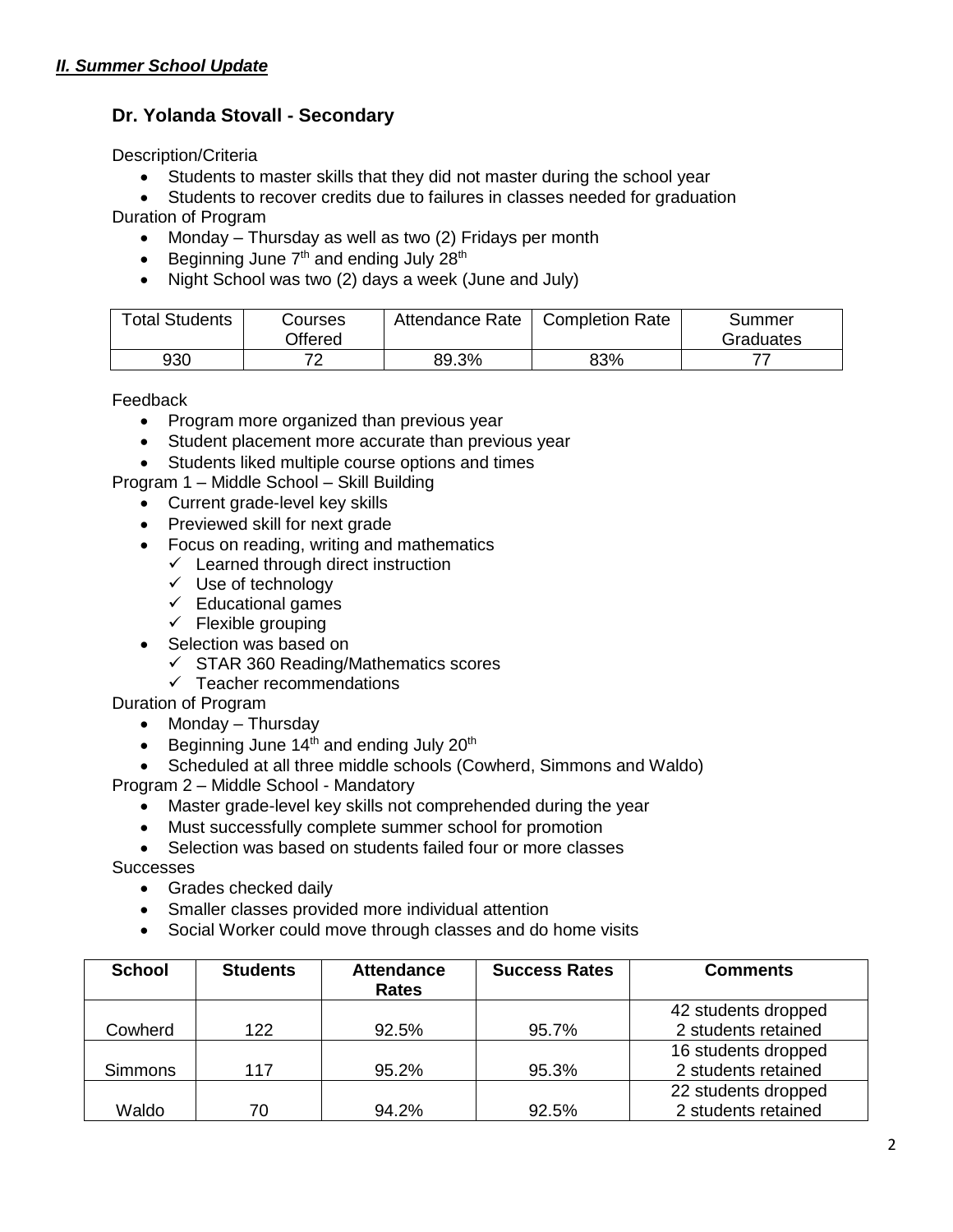Future Goals

- To decrease the number of students needing to attend summer school
- Offer enrichment opportunities

**Comments** 

- Some technical difficulties with software that need to be addressed
- Skill building more group project based
- Construction caused difficulties in some buildings

# **Araceli Ordaz - Elementary**

Description/Review of Activities

- For preschool students, to ensure continued academic growth
- Development through the summer as the children prepare for Kindergarten
- Students  $K 5$  –in reading and math

Criteria/ Identification of Students

- Preschool Students enroll in Kindergarten identified via teacher recommendation
- Students in grades  $K 1$ 
	- $\checkmark$  Identified urgent intervention
	- $\checkmark$  Intervention on STAR early literacy
- Students in grades  $2 5$ 
	- $\checkmark$  Identified as urgent intervention
	- $\checkmark$  Intervention on STAR reading and math
- Students in Bilingual  $K 2$ 
	- $\checkmark$  Scored in the bottom 25% on at least one reading probe
	- $\checkmark$  Scored in the bottom 25% on at least one math probe

Location

- All elementary sites
- Benavides Kindergarten Center
- Gonzalez Child Service Center

Duration of Program

- Session: Monday Thursday
- Starting on Wednesday June 14th Thursday July 20<sup>th</sup>

**Comments** 

- Teachers and students provided positive feedback regarding resources
- Four coordinators were helpful in building relationships and meeting the needs of staff
- MYON, this provided leveled text at the student's fingertips allowed comprehensive tracking
- Smaller classes provide more individual attention
- Admin and Coordinators open communication
- Brainstorm ways to improve student attendance
- Social Worker at their assigned building often
- Dismissal procedures need improvement

#### *III. Mayor's Educational Transition Team Update*

# **Beatrice Reyes-Childress**

Beatrice Reyes-Childress described her participation in the Mayor's Educational Transition Team in which she participated this June.